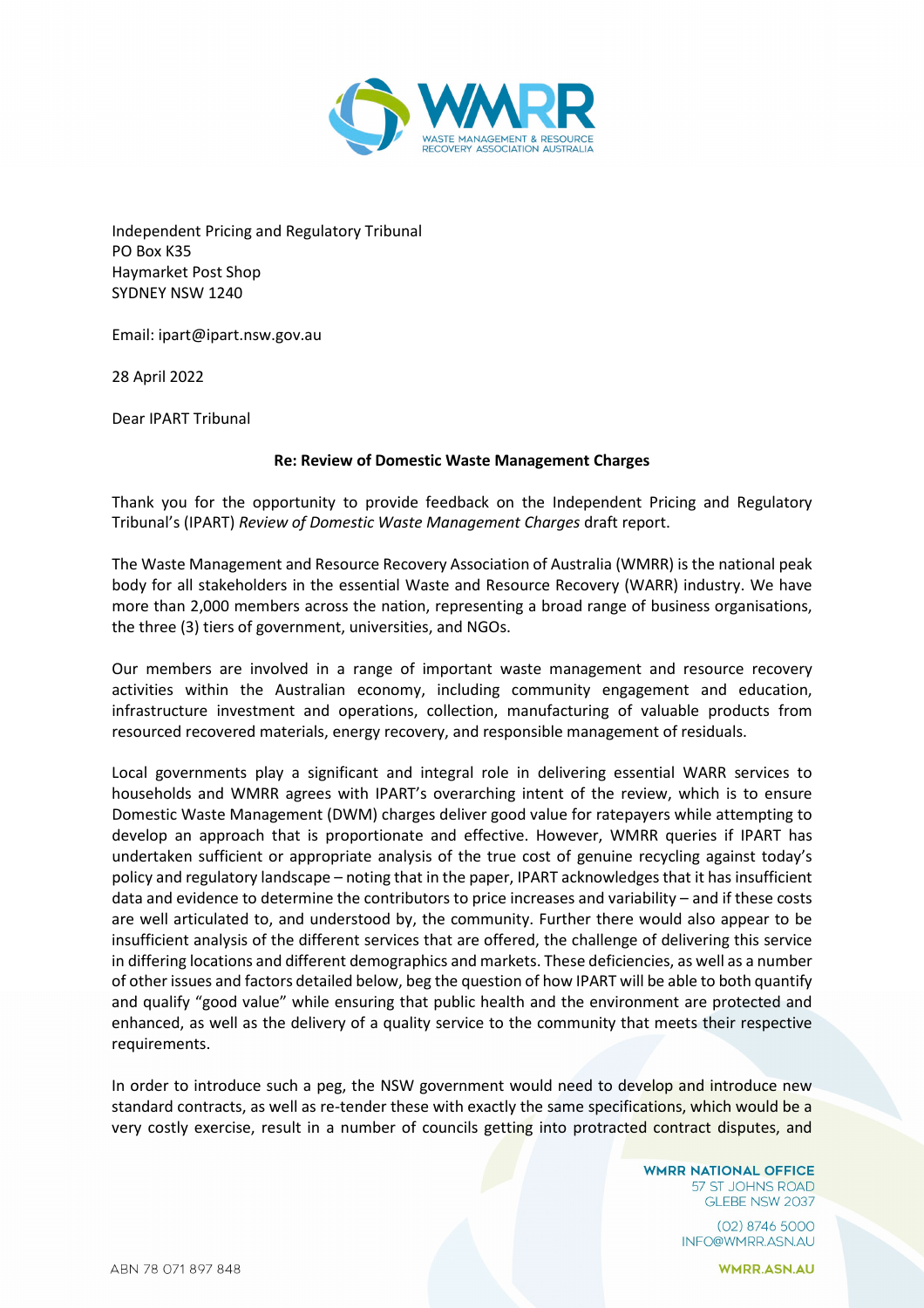

possibly lead to a diminution of service for a great number of councils. The question is, to what end and how does this align with state adopted targets of increased services to households?

While WMRR's full submission can be found below, we are very concerned that IPART's proposal will result in a number of unintended consequences, including hindering investment in much-needed WARR infrastructure, which is already severely lacking in NSW, as well as adding undue and unnecessary pressure on councils, reduced service delivery, and potential impacts on safety, both to the environment and workers.

Councils have vastly different communities, geographical areas, and management plans, and there are multiple factors that could impact service costs and resultant charges, as alluded to by IPART. Therefore, there must be the continued ability to charge DWM charges based on these. While WMRR appreciates IPART's decision not to set a limit on annual DWM charges made for local councils for 2022-23 and supports its principles to ensure transparency and accountability by seeking details of DWM services, its proposal to set a benchmark waste peg still runs the risk of a race to the bottom, creating a barrier to greater investment in the state, which would impact building community infrastructure and services that are essential for the protection of community and the environment, and critical in sustaining a strong circular economy.

As mentioned in the report, what is required are transparent and concise pricing principles established and enforced as a matter of priority by the Department of Local Government, which are clear on what within a Council's budget can be attributed to the DWM charge. There is a real possibility that the ambiguity that exists at present has led to some of the current concerns, given the possible cost shifting to this area of council's budget. It is our strong submission that essential services provided for waste and resource recovery should not be compromised or reduced due to this, particularly given the jobs and investment opportunities that our industry creates, and a peg should not be introduced.

Please do not hesitate to contact the undersigned if you would like to further discuss WMRR's feedback.

Yours sincerely

Gayle Sloan **Chief Executive Officer** Waste Management and Resource Recovery Association of Australia

**WMRR NATIONAL OFFICE** 57 ST JOHNS ROAD GLEBE NSW 2037

> $(02)$  8746 5000 INFO@WMRR.ASN.AU

> > **WMRR.ASN.AU**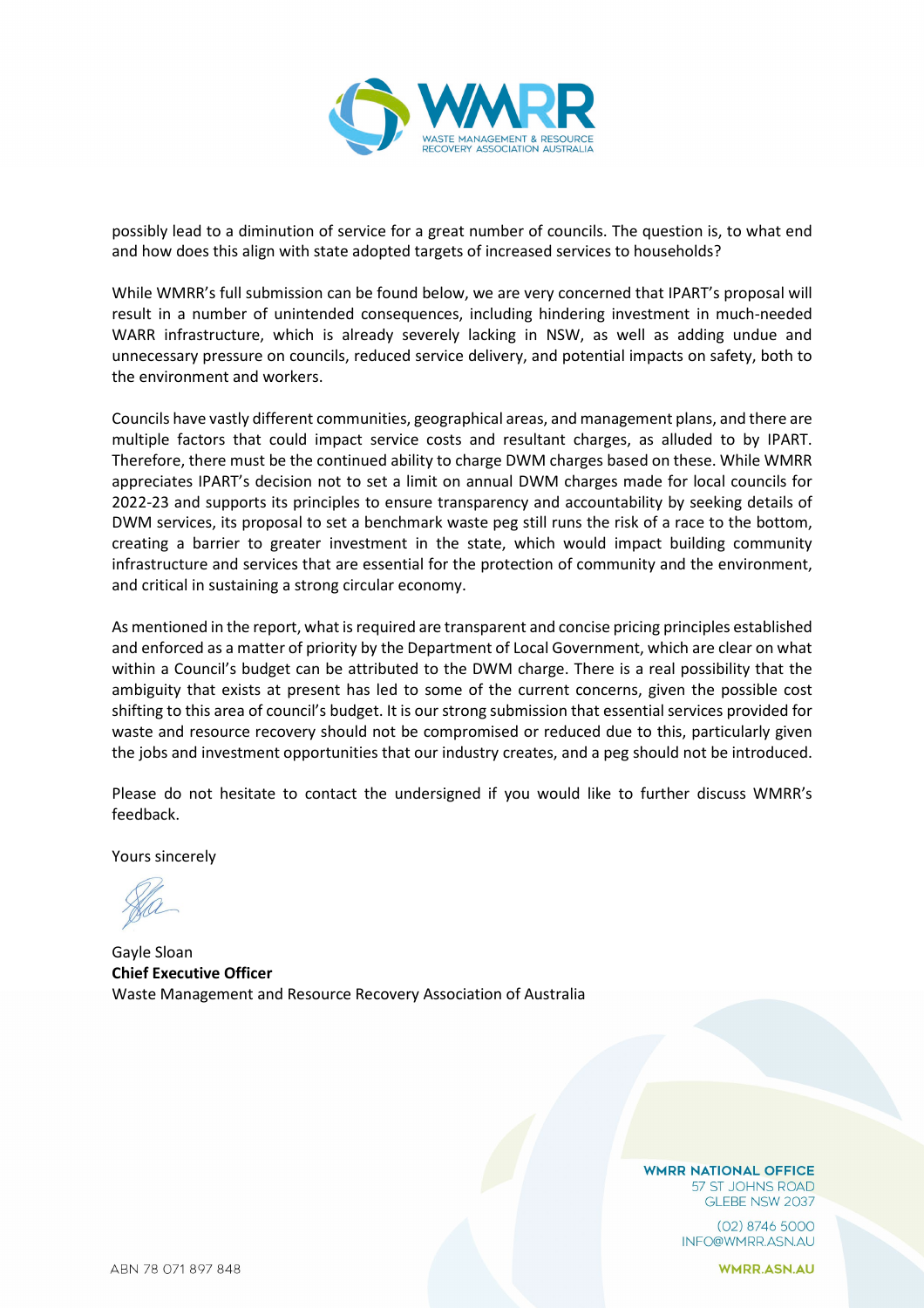

## **SUBMISSION**

| Section(s) | <b>WMRR's response</b>                                                                                                                                                                                                                                                                                                                                                                                                                                                                                                                                                                                                                                                                                                                                                                                                                                                                                                                                                                                                                                                                                                                                                                                                                                                                                                                                                                                                                                                                                                                                                                                                                                                     |
|------------|----------------------------------------------------------------------------------------------------------------------------------------------------------------------------------------------------------------------------------------------------------------------------------------------------------------------------------------------------------------------------------------------------------------------------------------------------------------------------------------------------------------------------------------------------------------------------------------------------------------------------------------------------------------------------------------------------------------------------------------------------------------------------------------------------------------------------------------------------------------------------------------------------------------------------------------------------------------------------------------------------------------------------------------------------------------------------------------------------------------------------------------------------------------------------------------------------------------------------------------------------------------------------------------------------------------------------------------------------------------------------------------------------------------------------------------------------------------------------------------------------------------------------------------------------------------------------------------------------------------------------------------------------------------------------|
| 3.1        | WMRR unequivocally opposes IPART's proposal to set an annual 'benchmark'                                                                                                                                                                                                                                                                                                                                                                                                                                                                                                                                                                                                                                                                                                                                                                                                                                                                                                                                                                                                                                                                                                                                                                                                                                                                                                                                                                                                                                                                                                                                                                                                   |
|            | waste peg for the following reasons:                                                                                                                                                                                                                                                                                                                                                                                                                                                                                                                                                                                                                                                                                                                                                                                                                                                                                                                                                                                                                                                                                                                                                                                                                                                                                                                                                                                                                                                                                                                                                                                                                                       |
|            |                                                                                                                                                                                                                                                                                                                                                                                                                                                                                                                                                                                                                                                                                                                                                                                                                                                                                                                                                                                                                                                                                                                                                                                                                                                                                                                                                                                                                                                                                                                                                                                                                                                                            |
|            | Local governments provide variable services to their communities in<br>line with community expectations, adopted state WARR strategies and<br>targets, demographic factors such as proximity to sites, evolving policy<br>and regulatory changes, and more. A one-size-fits-all approach to<br>DWM charges is simply unworkable as it is a one-dimensional view<br>that does not take into consideration the differing principles,<br>performance and cost objectives, and environmental goals that<br>councils have, which drive their contracts and service levels. Greater<br>analysis on the variable impacts of unavoidable cost increases<br>between councils is needed as this will clearly show why a benchmark<br>peg is not, in-principle, an appropriate mechanism.<br>The proposed 1.1% peg does not take into account a number of factors<br>(listed in the next point), including CPI. CPI increases have already<br>been captured in current contracts, meaning this peg is wholly<br>insufficient to cover any changes, much less CPI. In order to commence<br>such a peg, there would need to be new standard contracts developed<br>and introduced, as well as tendered for with exactly the same<br>specifications, which would be a very costly exercise for councils and<br>possibly result in protracted contract disputes, as well as a diminution<br>of service to a great number of councils. As noted above, the question<br>is to what end and who will meet the costs of this, and how does this<br>align with state adopted targets of increased services to households.<br>A benchmark peg does not adequately consider unforeseen costs and |
|            |                                                                                                                                                                                                                                                                                                                                                                                                                                                                                                                                                                                                                                                                                                                                                                                                                                                                                                                                                                                                                                                                                                                                                                                                                                                                                                                                                                                                                                                                                                                                                                                                                                                                            |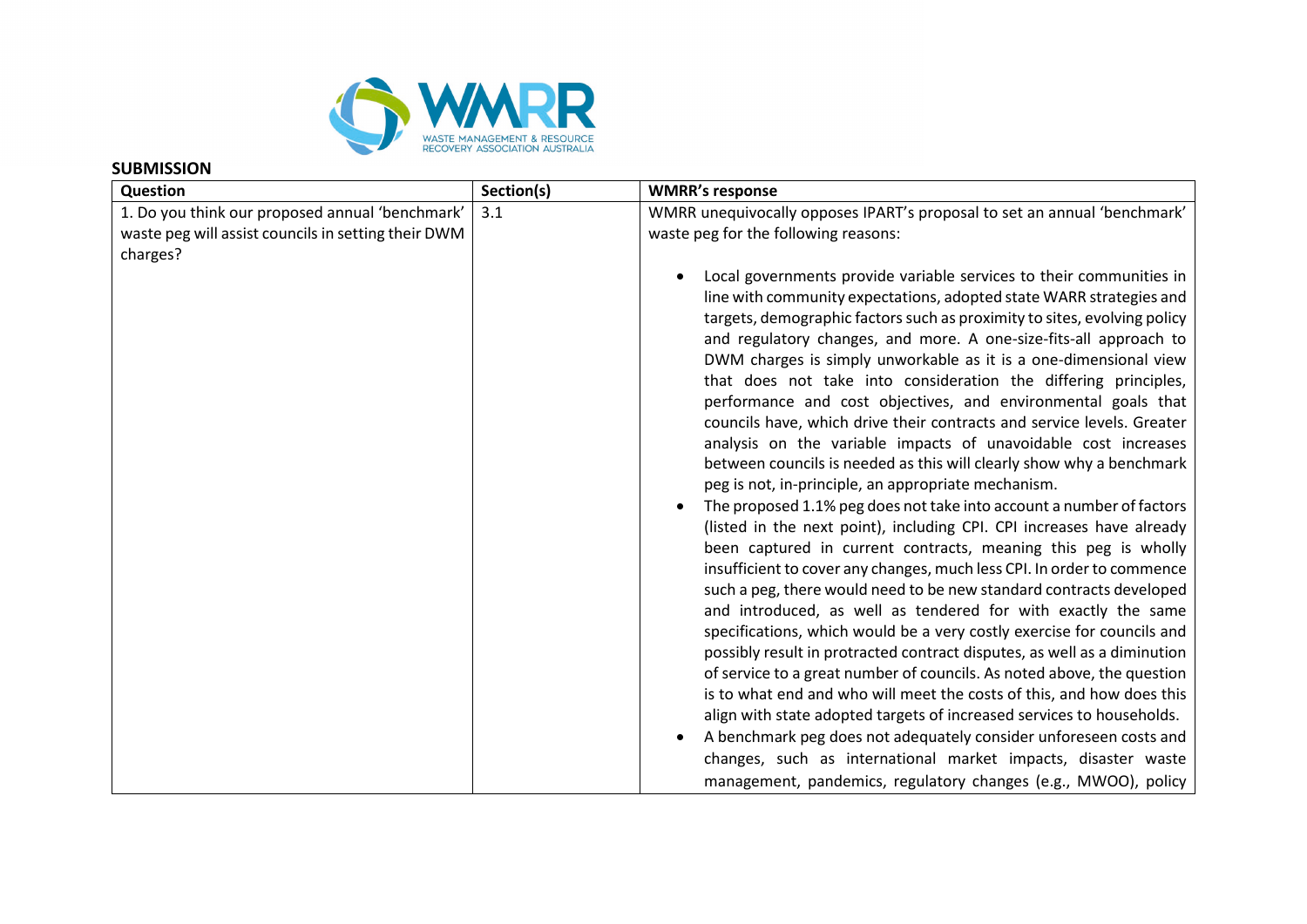

shifts (e.g., CDS), and changes to liabilities such as insurance. It is especially concerning that IPART is proposing to calculate the Waste Cost Index (WCI) for the 2022-23 benchmark waste peg by constructing a 'basket' of cost items based on the information provided by councils on DWM expenditure in 2017-18 and 2018-19 as part of the 2019 Local Government Cost Index (LGCI) survey. This information will be wildly inaccurate given the momentous changes and events that have occurred between 2017 and 2022, including the ongoing COVID-19 pandemic, spate of natural disasters such as the fires in 2018-19, floods in 2020 and 2022, national policy changes including the commencement of the waste export bans, significant rise in fuel prices, to name a few, which have resulted in fluctuations of waste volumes and management costs. Further, it would appear that not all service costs were modelled, with services such as AWT, garden organics, or landfill contract variations as well as contract development, replacement bins, MUD upgrades, audits, trials/pilots being some of the exclusions from the modelling. WMRR cannot comprehend how IPART can effectively set a benchmark peg based on the cost of items prior to these major events and excluding these essential services and believes the peg would be extremely undervalued. WMRR also cannot understand why there is a true need for this peg given the obvious impact on service delivery standards it would have. Further, as the current NSW levy rate increases at a rate of CPI, it seems nonsensical that the increase proposed by IPART is currently less than half that amount.

• As highlighted in the paper, the NSW government has released stage one (1) of its Waste and Sustainable Materials Strategy (WASM) 2041, which sets out actions for the state to take till 2027. Amongst the actions and focus areas is a commitment to mandate food and garden organics (FOGO) collection for all NSW households, alongside a plan to expand the state's network of WARR infrastructure. IPART has stated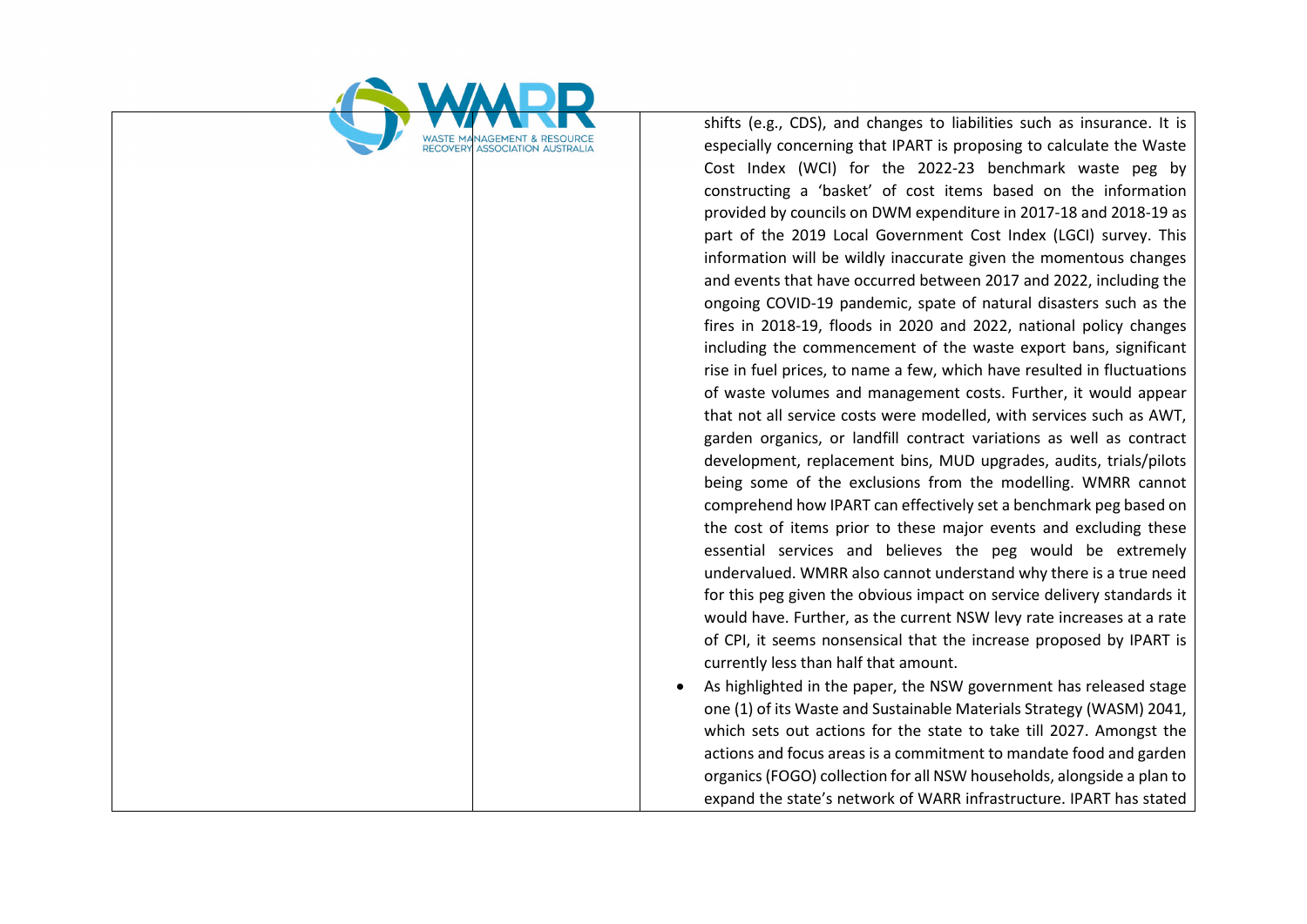| <b>RECOVER</b>                                                                                                             |             | that in setting the benchmark waste peg, it will use a similar<br>methodology to the one used to calculate the change in the LGCI,<br>which does not cover any service enhancements or introductions.<br>Thus, WMRR is seeking clarification over how local councils can meet<br>the objectives of the WASM, specifically, how new services and<br>infrastructure to facilitate these actions will be paid for.<br>WMRR does not believe that IPART fully appreciates the complexity,<br>cost, and timeframes of developing and rolling out these initiatives. In<br>a competitive and disperse marketplace, the changes in costs related<br>to new/improved services and infrastructure will be reflected in the<br>contract, and these costs must be funded and then captured in the<br>DWM charges. Not doing so and simply setting an arbitrary benchmark<br>peg will prevent investment in new infrastructure and services, which<br>means local government will struggle to introduce the new services<br>mandated by the NSW government in the WASM. Further it will add<br>pressure on councils to strip back (at best) or drop (at worst) services<br>such as community education and engagement, expansion of<br>Community Recycling Centres that deal with problematic waste, drop-<br>off events, illegal dumping, and more, all of which are aimed at<br>reducing waste to landfill - the highest cost in municipal services,<br>which goes up year on year at a rate more than double that proposed<br>by IPART for its rate peg. Not only will this hamper our journey<br>towards a more circular economy and greater landfill diversion, but it<br>will also have a significant impact on environmental and public health. |
|----------------------------------------------------------------------------------------------------------------------------|-------------|--------------------------------------------------------------------------------------------------------------------------------------------------------------------------------------------------------------------------------------------------------------------------------------------------------------------------------------------------------------------------------------------------------------------------------------------------------------------------------------------------------------------------------------------------------------------------------------------------------------------------------------------------------------------------------------------------------------------------------------------------------------------------------------------------------------------------------------------------------------------------------------------------------------------------------------------------------------------------------------------------------------------------------------------------------------------------------------------------------------------------------------------------------------------------------------------------------------------------------------------------------------------------------------------------------------------------------------------------------------------------------------------------------------------------------------------------------------------------------------------------------------------------------------------------------------------------------------------------------------------------------------------------------------------------------------------------------------------------------------------|
| 2. Do you think the pricing principles will assist<br>councils to set DWM charges to achieve best value<br>for ratepayers? | $3.2 - 3.3$ | While WMRR supports the notion of developing pricing principles as guidance<br>for councils instead of imposing a benchmark peg, there are several issues with<br>the proposed principles in IPART's paper.<br>Principle one (1) - DWM revenue should equal the efficient incremental cost of<br>providing the DWM service                                                                                                                                                                                                                                                                                                                                                                                                                                                                                                                                                                                                                                                                                                                                                                                                                                                                                                                                                                                                                                                                                                                                                                                                                                                                                                                                                                                                                 |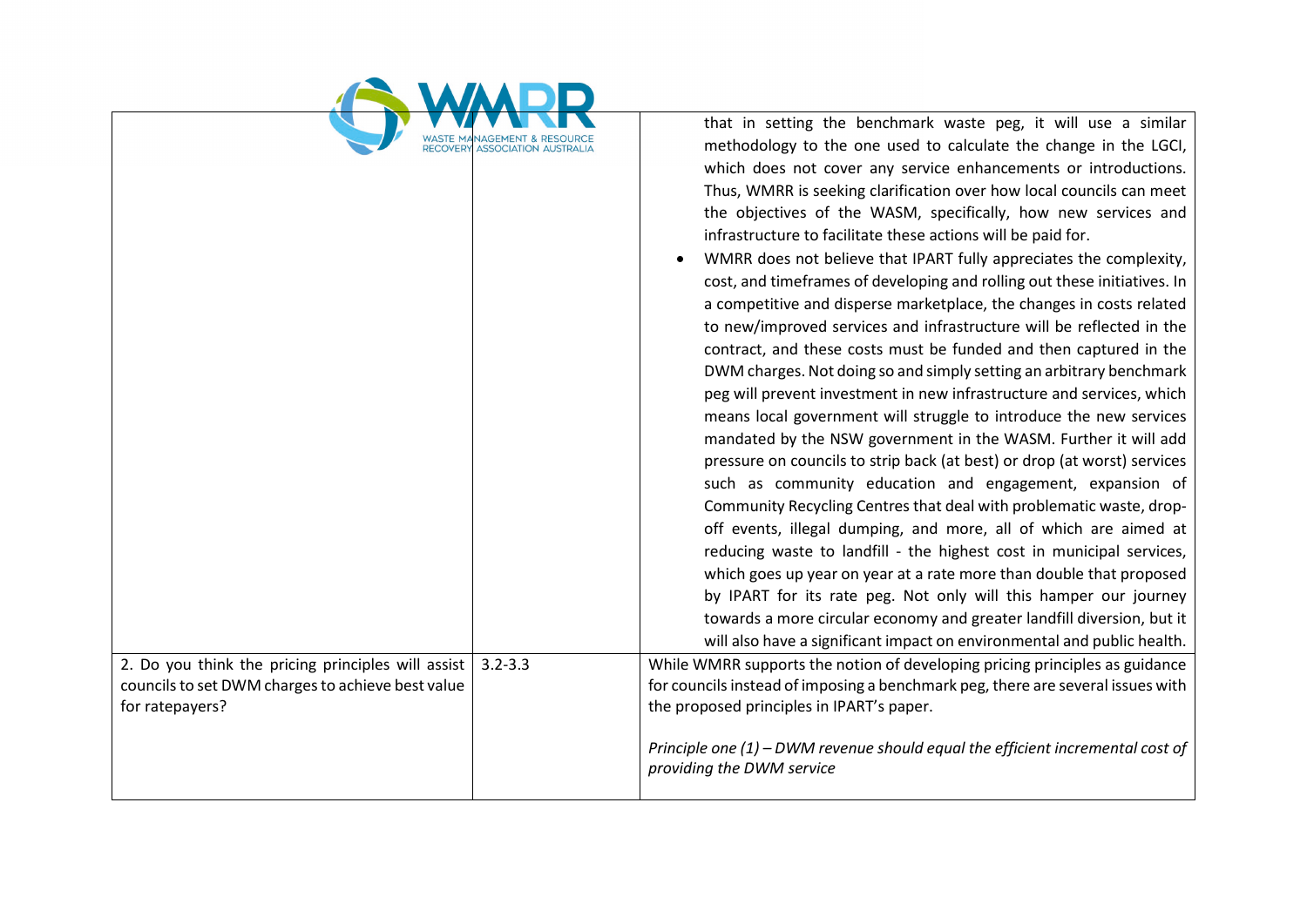

- The paper notes that councils can apply for a special variation: this process can be protracted and has no certainty of outcome. How can a council enter into a contract with this uncertainty?
- A greater understanding of what should be removed from the DWM charge needs to be achieved, for example cleaning up illegal dumping – if this occurs in front of a home, would it constitute a domestic waste service? And should this instead be funded through general rates? If there is no agreement, clarity, and certainty, there may be several unintended consequences as these services will still proceed but will need to compete for the same pool of money with other council programs, limiting the resourcing and services councils can provide.
- The education costs that may be collected through DWM charges should include all those that reduce disposal (i.e., avoidance) and increase the quality of recycling. IPART is urged to consider the value of waste and resource recovery education in our transition to a circular economy, which is based on three (3) principles, the first of which is avoiding the creation of waste. This is an aspect that is sorely lacking in current community education and should be included as both a valuable and essential component of any community engagement campaign as it will have long-term benefits, including increased diversion from landfill (disposal being a large cost) and a decrease in waste generation (which will positively impact rates).

*Principle two (2) – Councils should publish details of all the DWM services they provide, the size of the bin, the frequency of collection, and the individual charges for each service*

• WMRR supports the publication of the details in principle two (2) as this supports transparency and accountability to the ratepayer; however, we query if a 'name and shame' process that highlights councils whose DWM charges have increased by more than the benchmark peg, including an explanation for the increases, is an